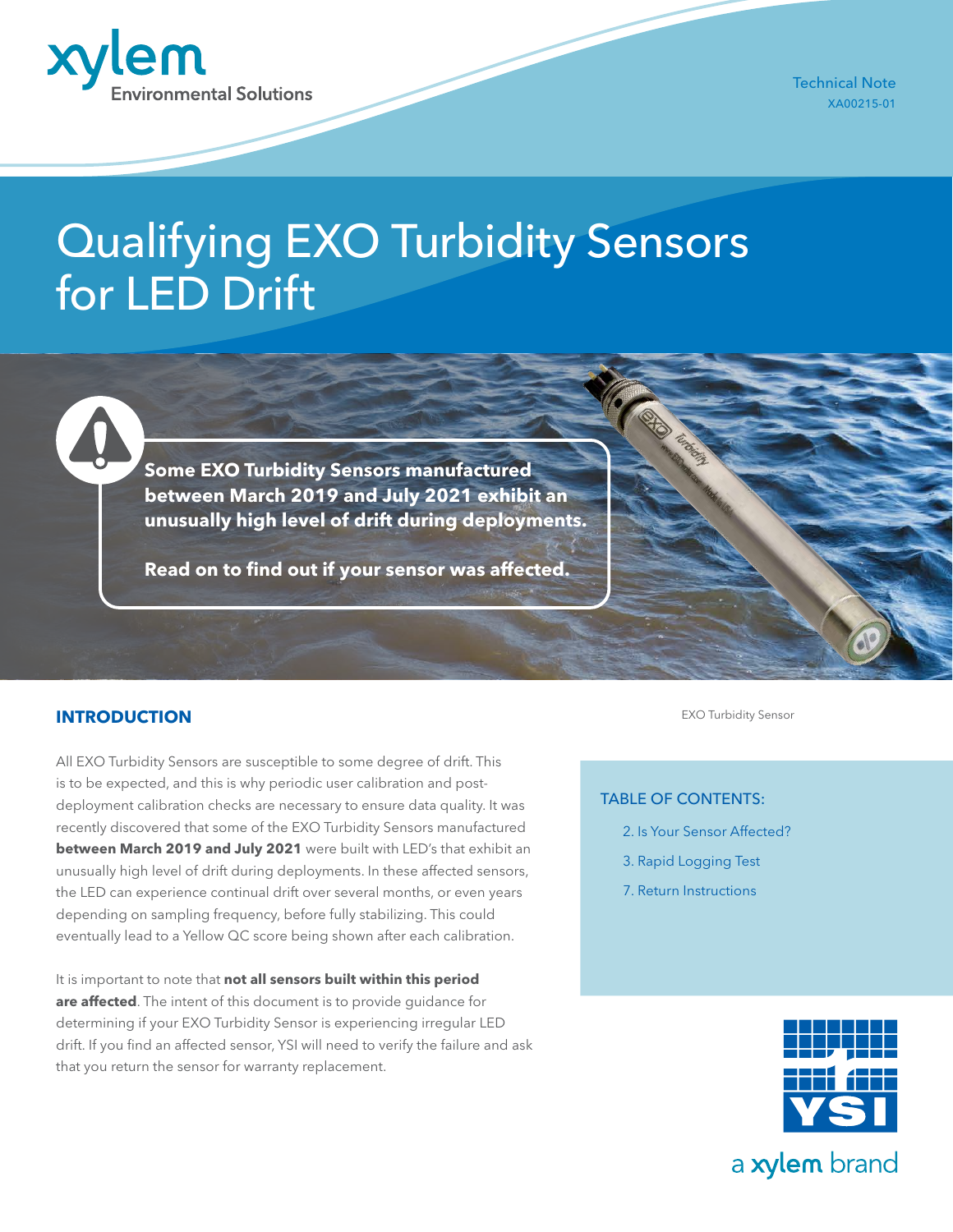## <span id="page-1-0"></span>**IS YOUR SENSOR AFFECTED?**

Sensors at risk of being affected fall into the serial number range between **19C104566** and **21H100299**. If the sensor serial number is outside of this range, no further action is needed because the sensor does not contain one of the potentially affected LED's.

If the sensor is within the range, we must determine if it is experiencing irregular drift. Remember, *not all sensors within this range are affected*. A 48-hour rapid logging test is necessary to evaluate sensor performance. This flow chart will provide guidance for determining if your sensor is affected by irregular LED drift:

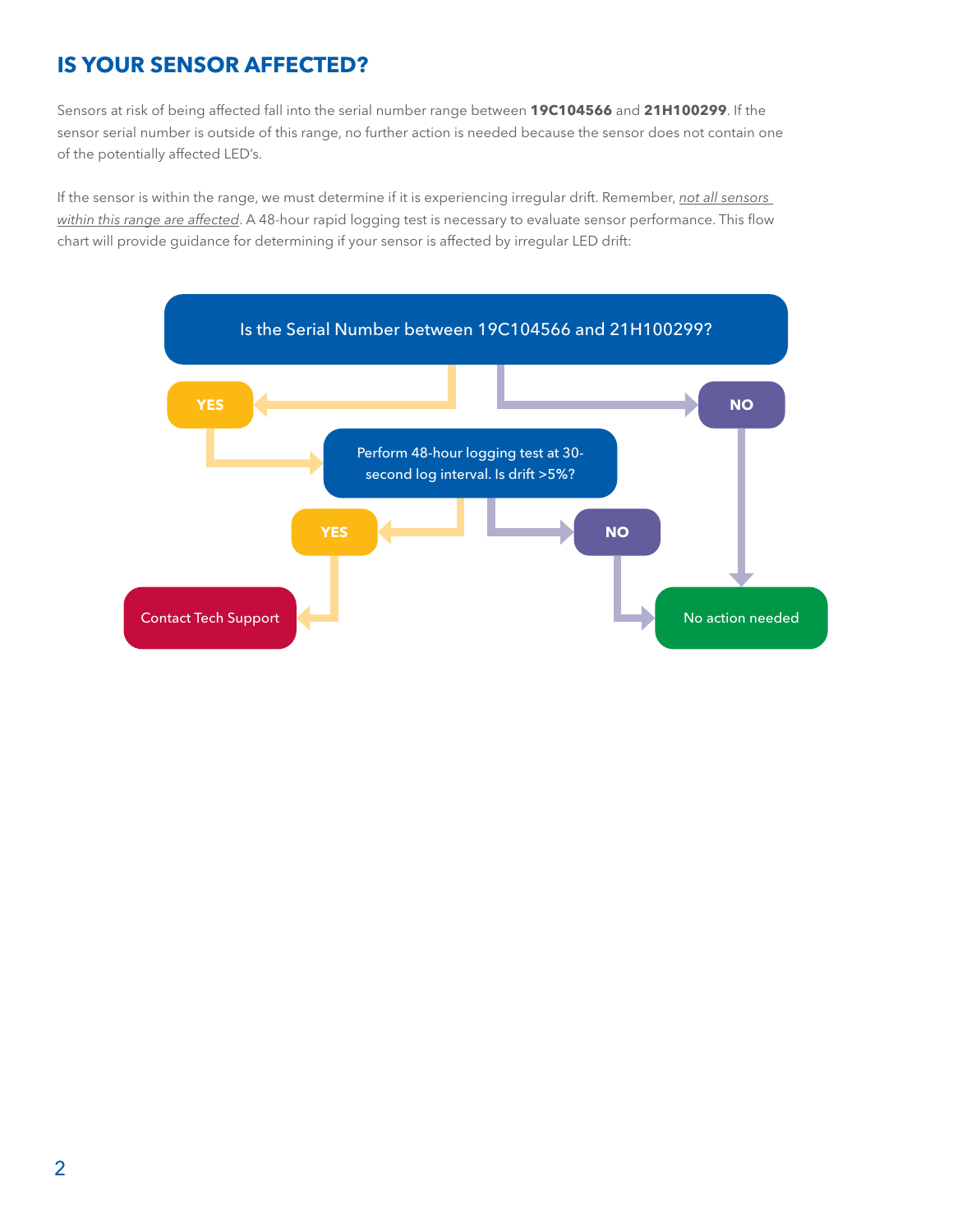## <span id="page-2-0"></span>**RAPID LOGGING TEST**

This test will have you set up your EXO Sonde to log at a 30-second interval for at least 48 hours.

During this time, the sensor must be submerged in a 124 FNU YSI Standard Solution and sealed with the EXO Calibration/Storage Cup. This standard solution remains stable over the course of the deployment test as long as the cup is sealed. This will allow you to observe any drift that may be present from the LED.

After 48 hours have passed, the deployment may be stopped. The logged data can then be downloaded and viewed. The first and last recorded values are critical for determining if the LED is exhibiting irregular drift.

We'll calculate the percentage drift between the first logged value and the value after 48 hours. The values themselves are less important than the percentage change between them. Drift of  $\pm$ 5% may indicate that the sensor is affected.

#### WHAT YOU NEED

- EXO Sonde with probe guard
- EXO Turbidity Sensor
- EXO Calibration/Storage Cup
- YSI 124 FNU Turbidity Standard Solution **NOTE:** If you do not have the YSI 124 FNU Standard Solution, contact your local YSI Sales Representative to obtain a bottle at no charge.
- Batteries (2 D-cell for EXO1 & EXO3 or 4 D-cell for EXO2)
- Connection to Kor Software or the EXO Handheld

Before you begin, make sure all components are clean, including the sensor, probe guard, and calibration cup. Also be sure to install new batteries in the EXO Sonde.

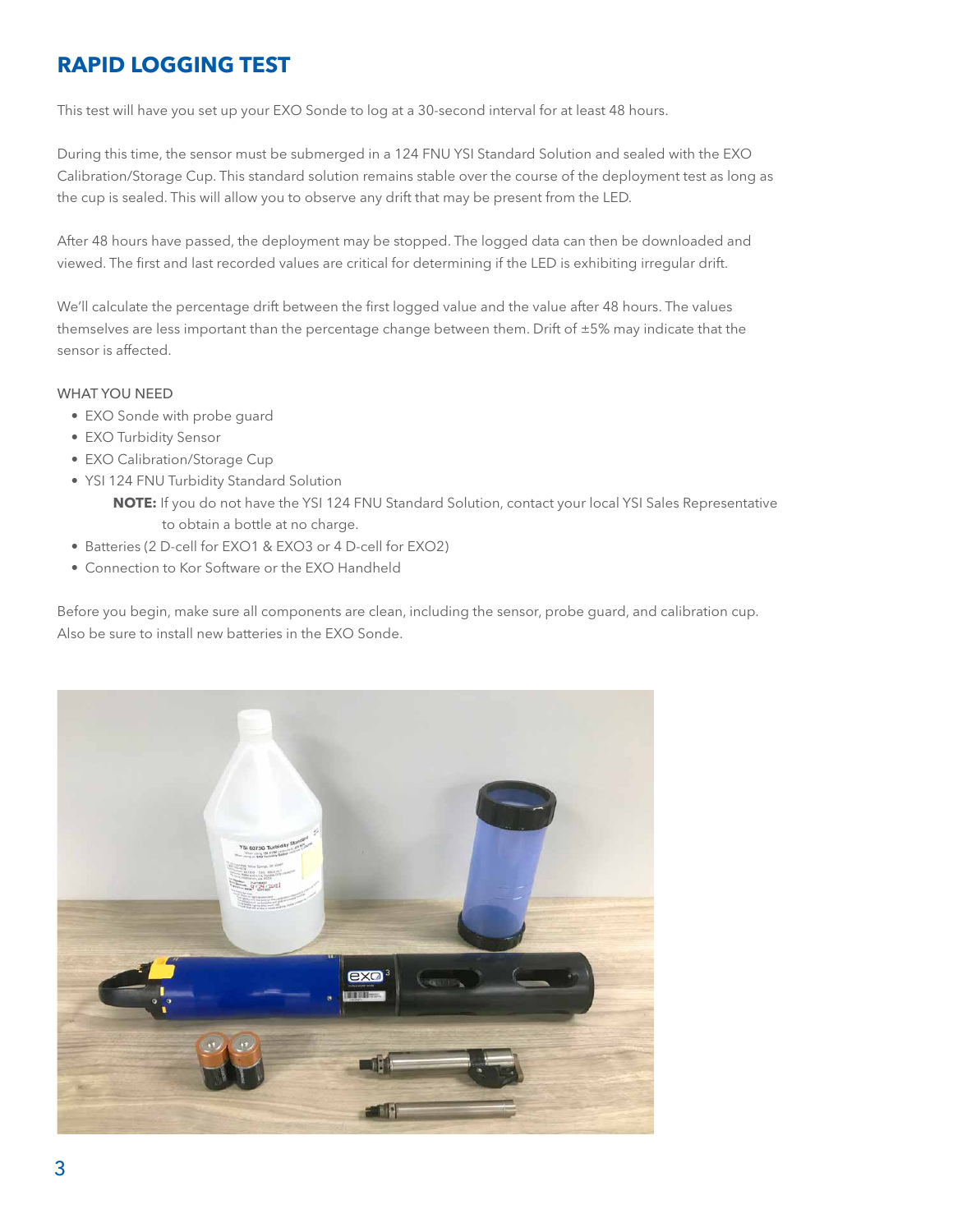1

Install the EXO Turbidity Sensor on an EXO1, EXO2, or EXO3 Sonde. No other sensors are required for the test. You may install a Central Wiper on an EXO2 or EXO3 Sonde to remove bubbles before logging. Make sure the probe guard is also installed.

**NOTE:** Test one turbidity sensor per one EXO Sonde; do NOT load up the bulkhead with multiple turbidity sensors.



Prepare the EXO Sonde by installing the Turbidity Sensor as well as the probe guard.

**2** Immerse the sensor in the EXO Calibration Cup with **YSI 124**<br>**FNU Turbidity Calibration Standard**. It is necessary to use YSI's polymer-based standard for logging due to its stable properties. Formazin standard settles over time and should not be used for this test. Make sure the sensor tip is fully submerged.

> **It is extremely important that the turbidity lens is clear of**  any air bubbles. If there are bubbles, gently shake or move the sensor to dislodge. If a wiper is installed, you can initiate wiping to clear any bubbles from the *Live Data* screen in Kor Software or the EXO Handheld.

**NOTE:** Tighten the locking collar to **seal the EXO Calibration Cup around the probe guard to prevent evaporation**. Evaporation can result in a 3.9% increase in turbidity concentration after 48 hours.

3 Using Kor Software or an EXO Handheld, navigate to the *Calibration* Menu and **Restore Factory Default Cal for turbidity**.



EXO Sonde in Calibration Cup



Select the button for Factory Reset Calibration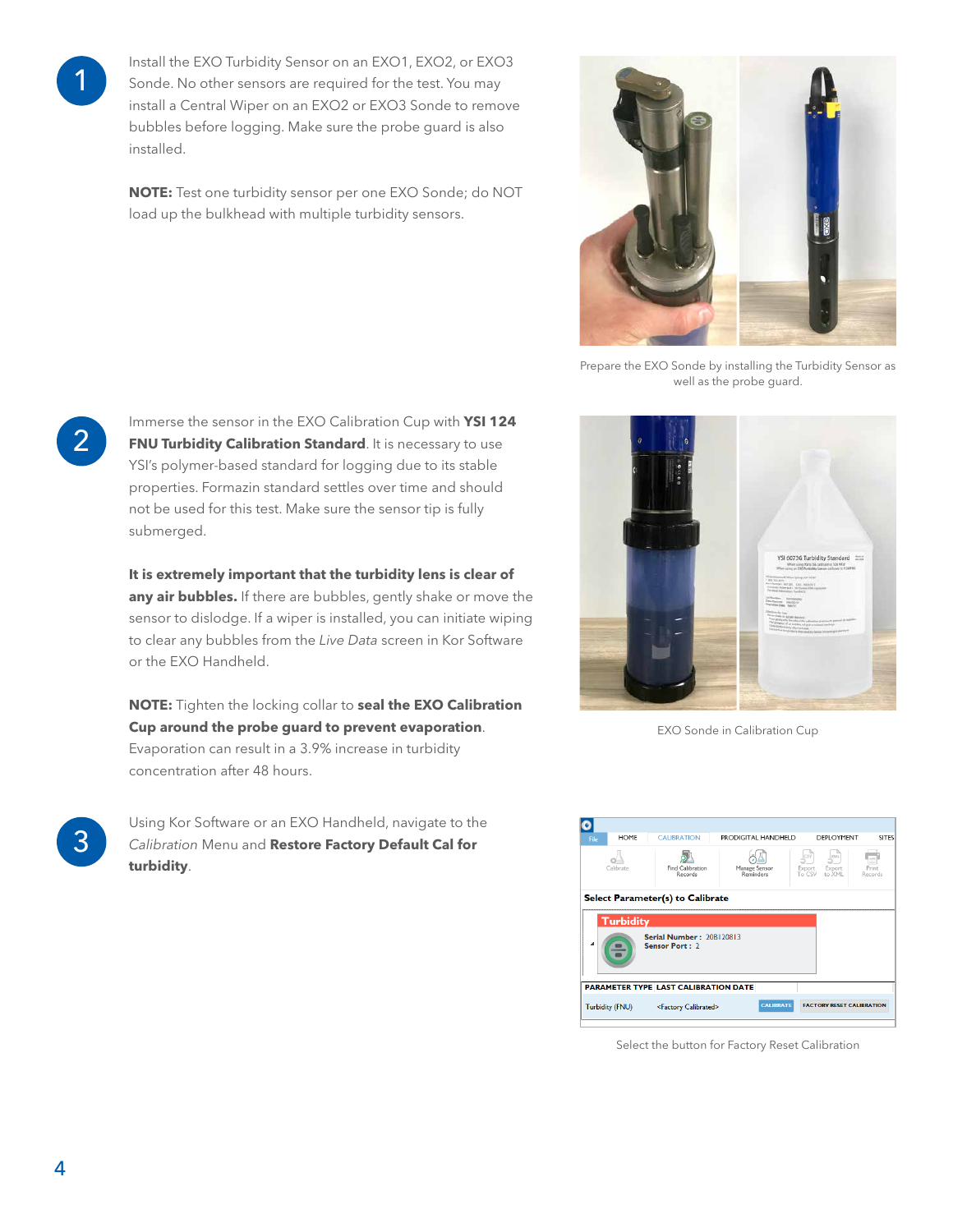4

Navigate to the *Deployment* Menu and Create a New Deployment Template. Set up a test deployment with a **30-second logging interval**. Save and apply the template to the sonde.

| File                | HOME               | CALIBRATION                |
|---------------------|--------------------|----------------------------|
| Start<br>Deployment | Stop<br>Deployment | Crea<br>Create<br>Template |

## **Deployment Template Configuration**

| <b>BASIC DEPLOYMENT SETTINGS</b> |                           |           |                       |    |  |
|----------------------------------|---------------------------|-----------|-----------------------|----|--|
|                                  | Deployment Template Name: |           | <b>LED Drift Test</b> |    |  |
|                                  |                           |           |                       |    |  |
| Logging Interval Time            |                           |           |                       |    |  |
| 0                                | 0                         | 30        | 0                     |    |  |
| hour(s)                          | minute(s)                 | second(s) |                       | ms |  |

Create a new deployment template with a 30-second log interval



Start internal logging for at least 48 hours



Stop deployment

| <b>START DATE</b>  | <b>FILE NAME</b>              | <b>FILE SIZE</b> | <b>STATUS</b>         | <b>ACTION</b> |
|--------------------|-------------------------------|------------------|-----------------------|---------------|
| 3/30/2020 7:34 PM  | EXOSD 20A102238 033020 193401 | 718B             | <b>Imported</b>       |               |
| 3/30/2020 7:44 PM  | EXOSD 20A102238 033020 194400 | 864 B            | Imported              |               |
| 8/14/2020 10:30 AM | EXOSD 20A102238 081420 103000 | 629 B            | Imported              |               |
| 8/13/2020 9:15 AM  | EXOSD 20A102238 081320 091500 | 1 kB             | Imported              |               |
| 10/7/2021 6:08 PM  | EXOSD_20A102238_100721_180800 | 1 kB             | Not Imported          | <b>IHPORT</b> |
|                    |                               |                  | <b>DELETE RECORDS</b> |               |

Import latest file

Start the deployment; **keep the sonde logging in the YSI 124 FNU Calibration Standard for at least 48 hours**.

**NOTE:** After the deployment has started, the sonde may be disconnected from the PC or handheld as long as it has new batteries installed.

6

5

Stop the deployment no sooner than 48 hours after logging started. The sensor should still be in the standard solution at this point.



Once the deployment has been stopped, navigate to the *Instrument and Sensors* Menu and select the EXO Sonde. Download the latest log file [.bin file].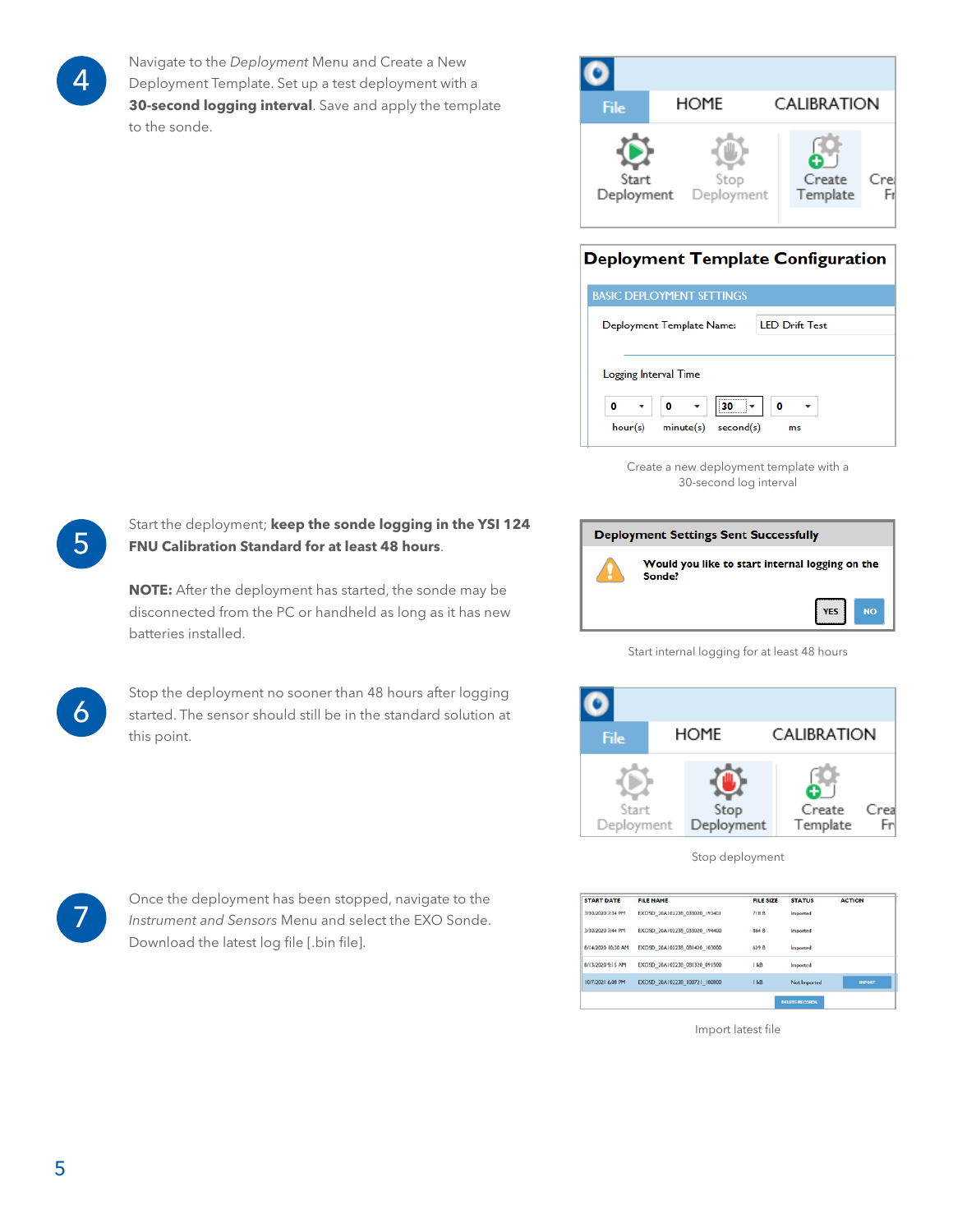

Navigate to the *Recorded Data* Menu and select the file you just downloaded (it should be the most recent log file) to view the data.

There will be a lot of data sets in this file, but the critical piece of information is the percent change between the first logged value and the value after 48 hours.

| <b>Select Data to View</b> |                                    |                         |  |  |  |
|----------------------------|------------------------------------|-------------------------|--|--|--|
|                            | <b>Results</b>                     |                         |  |  |  |
|                            | <b>START DATE</b>                  | <b>END DATE</b>         |  |  |  |
| ⋈                          | 10/7/2021 6:08:00 PM               | 10/7/2021 6:09:30 PM    |  |  |  |
|                            |                                    |                         |  |  |  |
|                            | <b>VIEW SELECTED RECORDED DATA</b> | <b>CANCEL</b><br>DELETE |  |  |  |
|                            |                                    |                         |  |  |  |

View latest data file



At this point, you can contact YSI Technical Support to help determine if the drift rate is irregular.

If you would like to assess the data yourself, you can calculate the drift percentage by dividing the logged value after 48 hours by the first logged value and subtracting one (1).

### %Drift = (T48 / T1) - 1 T48 = Turbidity value at the 48-hour mark T1 = First turbidity value

**If the drift is greater than or equal to ±5% then the sensor may be affected and you should contact YSI Tech Support.**



Data from a relatively stable sensor (A) compared to a sensor exhibiting irregular drift (B).